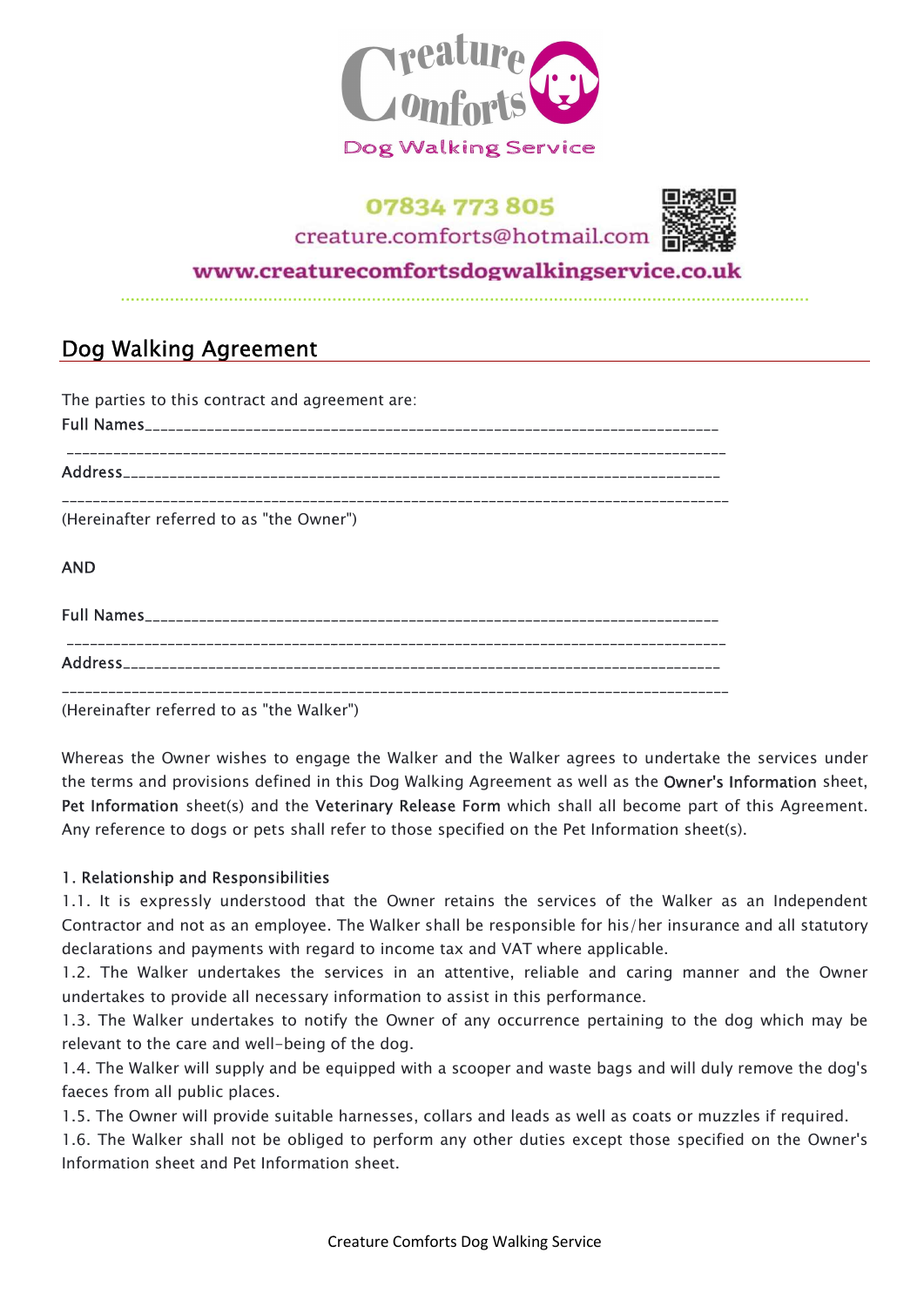#### 2. Fees

2.1. The Walker shall be paid the amount of  $f_{\text{2}}$  per \_\_\_\_\_\_\_\_\_\_\_\_\_\_\_\_\_\_\_\_\_\_\_walk.

2.2. The Owner agrees to pay within 7days of receipt of invoice

#### 3. Duration

3.1. This Dog Walking Agreement shall come into effect on the \_\_\_\_ day of \_\_\_\_\_\_\_\_\_\_\_\_\_\_\_\_\_\_\_\_20\_\_\_\_ and shall terminate when either party gives 7 (seven) days written notice of termination.

#### 4. Cancellation or Early Termination

4.2. Cancellation by the Owner of scheduled walks with less than 48 hours notice may result in 50% of the fee being payable at the discretion of the Walker.

4.3. Should any dog become aggressive or dangerous, the Walker may terminate this dog walking contract with immediate effect.

4.4. Any wrongful or misleading information in the Owner's Information or Pet Information sheets may constitute a breach of terms of this Dog Walking Contract and be grounds for instant termination.

#### 5. Liability

5.1. The Walker will carry liability insurance relative to the services provided. A copy of the insurance policy has been made available to the Owner and the Owner acknowledges that he/she is familiar with its content.

5.2. The Walker accepts no liability for any breach of security or loss of or damage to the Owner's property if any other person has access to the property during the term of this agreement.

5.3. The Walker shall not be liable for any mishap of whatsoever nature which may befall a dog or caused by a dog who has unsupervised access to the outdoors.

5.4. The Owner shall be liable for all medical expenses and damages resulting from an injury to the Walker caused by the dog as well as damage to the Owner's property.

5.5. The Walker is released from all liability related to transporting dog(s) to and from any veterinary clinic or kennel, the medical treatment of the dog(s) and the expense thereof.

#### 6. Emergencies

In the event of an emergency, the Walker shall contact the Owner at the numbers provided to confirm the Owner's choice of action. If the Owner cannot be reached the Walker is authorised to:

6.1. Transport the dog(s) to the listed veterinarian;

6.2. Request on-site treatment from a veterinarian;

6.3. Transport the dog(s) to an emergency clinic if the previous two options are not feasible.

### 7. Security

The Walker warrants to keep safe and confidential all keys, remote control entry devices, access codes and personal information of the Owner and to return same to the Owner at the end of the contract period or immediately upon demand.

#### 8. Relaxation of Terms

No relaxation, indulgence, waiver or release by any party of any of the rights in terms of this agreement on one occasion shall prevent the subsequent enforcement of such rights and shall not be deemed to be a waiver of any subsequent breach of any of the terms.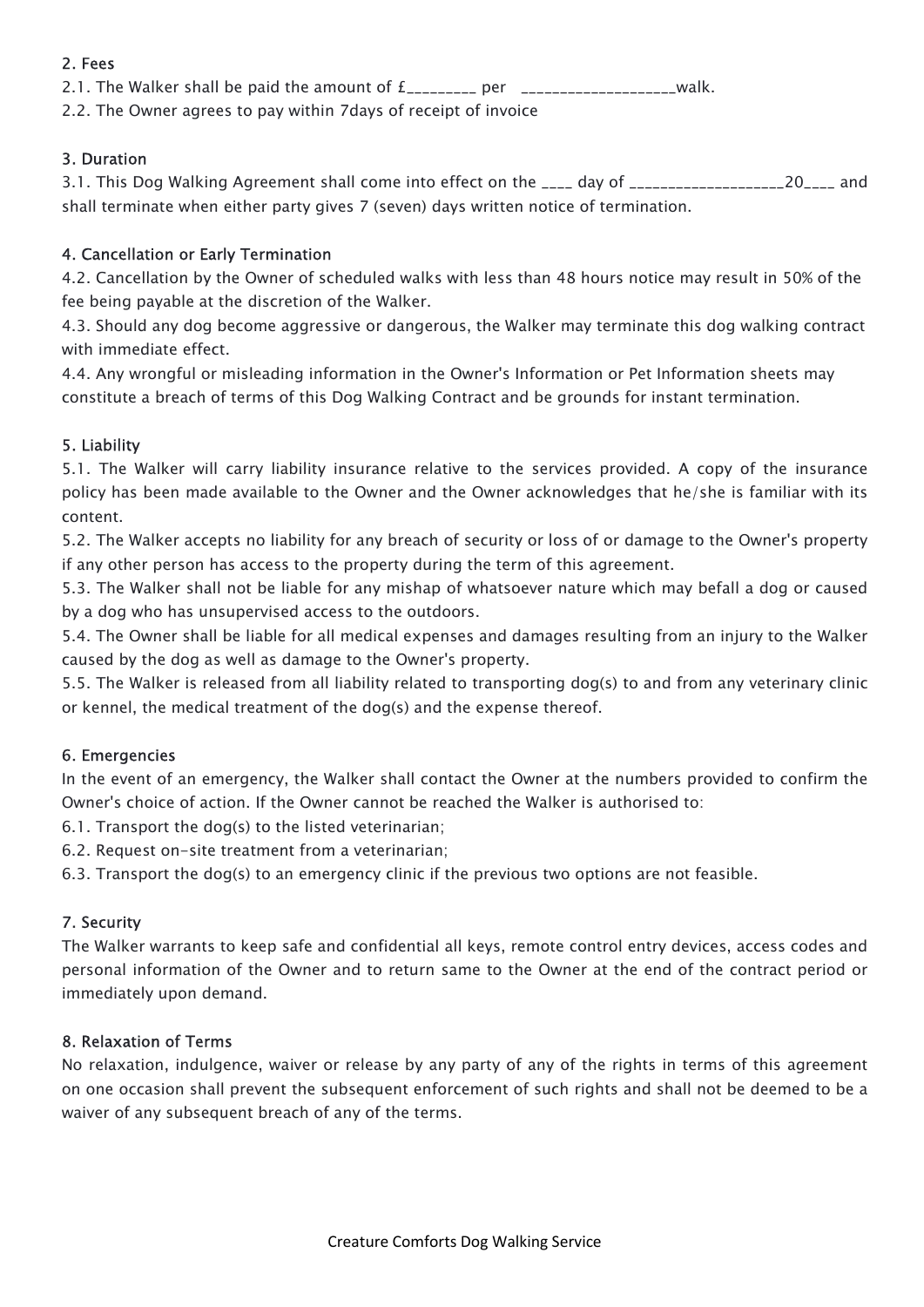#### 9. Whole Agreement

This Dog Walking Agreement and Owner's Information sheet, Pet Information sheet(s) and the Veterinary Release Form attached constitute the sole and entire agreement between the parties. Any alteration to this agreement must be in writing and signed by both parties.

#### 10. General

l.

Paragraph headings are for convenience of reference only and are not intended to have any effect in the interpretation or determining of rights or obligations under this agreement.

Where appropriate words signifying one gender shall include the other and words signifying the singular shall include the plural and vice versa.

Signed by \_\_\_\_\_\_\_\_\_\_\_\_\_\_\_\_\_\_\_\_\_\_\_\_\_\_\_ on this \_\_\_\_\_day of \_\_\_\_\_\_\_\_\_\_\_\_\_\_\_\_\_\_\_20\_\_\_\_\_\_ by the Owner who warrants his/her authority to enter into this agreement.

Owner's Signature: \_\_\_\_\_\_\_\_\_\_\_\_\_\_\_\_\_\_\_\_\_\_\_\_\_\_\_\_\_\_\_\_\_\_\_\_\_\_\_\_\_\_\_\_\_\_\_\_\_\_\_\_\_\_\_\_\_\_\_\_\_\_\_\_\_

Signed by \_\_\_\_\_\_\_\_\_\_\_\_\_\_\_\_\_\_\_\_\_\_\_\_\_\_\_\_\_\_\_\_\_ on this \_\_\_\_\_\_day of \_\_\_\_\_\_\_\_\_\_\_\_\_\_\_\_\_\_\_\_\_\_\_\_\_\_\_\_\_\_\_\_\_\_ by the Walker who warrants his/her authority to enter into this agreement.

Walker's Signature: \_\_\_\_\_\_\_\_\_\_\_\_\_\_\_\_\_\_\_\_\_\_\_\_\_\_\_\_\_\_\_\_\_\_\_\_\_\_\_\_\_\_\_\_\_\_\_\_\_\_\_\_\_\_\_\_\_\_\_\_\_\_\_\_\_\_\_\_\_\_\_\_\_\_\_\_\_\_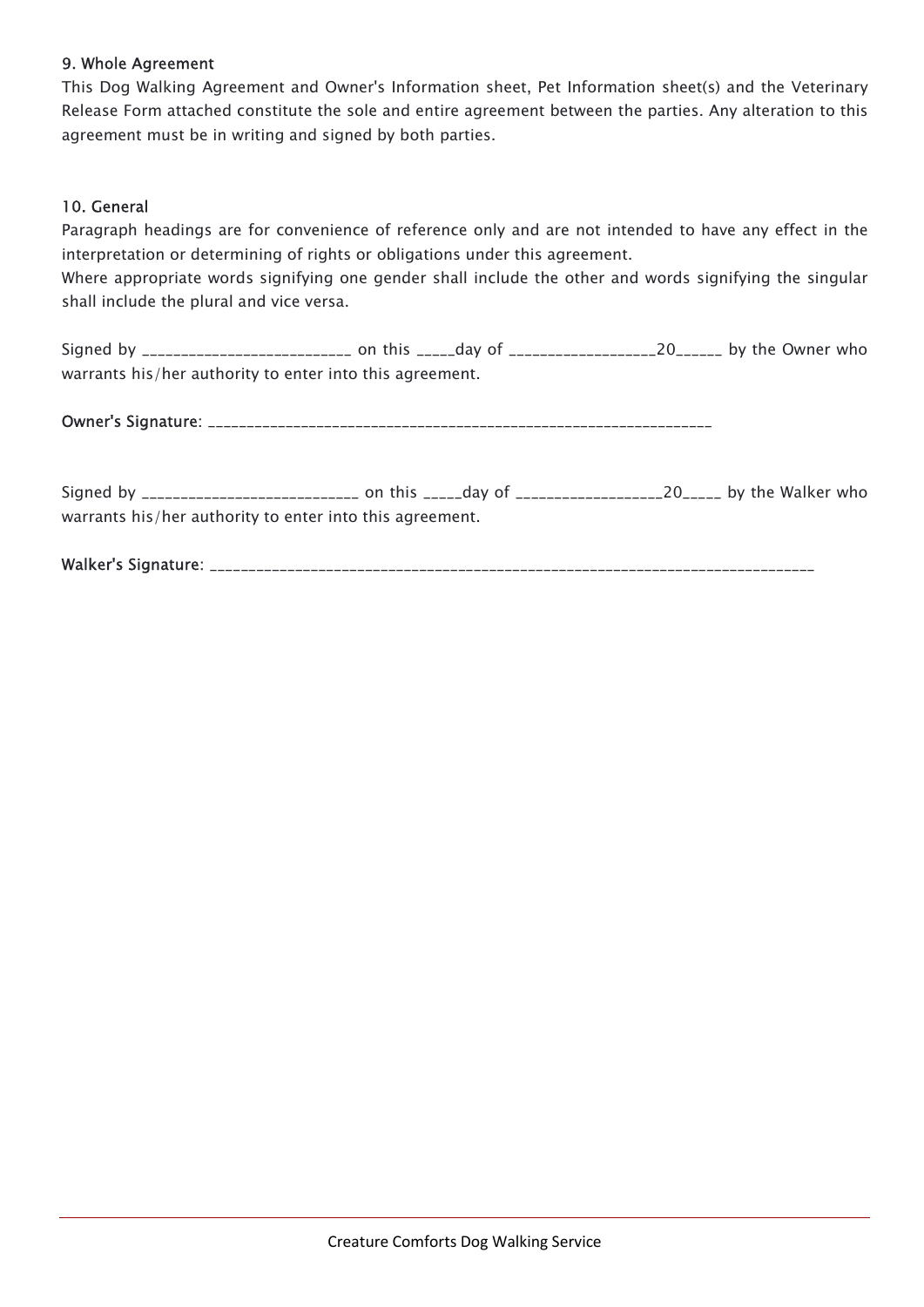# **Pet Owner Information Sheet**

|                |                                                      | Name________________Mobile Telephone______________________Work/Office telephone____________________ |
|----------------|------------------------------------------------------|-----------------------------------------------------------------------------------------------------|
|                |                                                      | Name________________Mobile Telephone______________________Work/Office telephone____________________ |
|                |                                                      |                                                                                                     |
|                | Home telephone________________________               |                                                                                                     |
|                |                                                      |                                                                                                     |
|                |                                                      |                                                                                                     |
| Access details |                                                      |                                                                                                     |
|                |                                                      |                                                                                                     |
|                | Veterinary Surgery Name & Address                    |                                                                                                     |
|                |                                                      |                                                                                                     |
|                |                                                      |                                                                                                     |
|                | Veterinary Telephone________________________________ |                                                                                                     |
|                |                                                      |                                                                                                     |
|                |                                                      |                                                                                                     |
|                |                                                      |                                                                                                     |
|                |                                                      |                                                                                                     |
|                |                                                      |                                                                                                     |
|                |                                                      |                                                                                                     |

# **Veterinary Release Form**

#### TO WHOM IT MAY CONCERN

I hereby authorise the attending veterinarian to treat any of my pets as listed on the Pet Information sheet and I accept full responsibility for all fees and charges (limited to £\_\_\_\_\_\_\_\_\_\_\_) incurred in the treatment of any of my pets.

The Dog Walker is authorised to transport my pet(s) to and from the veterinary surgery for treatment or to request "on-site" treatment if deemed necessary. If I cannot be reached in case of an emergency, the Dog Walker shall act on my behalf to authorise any treatment excluding euthanasia.

| Date: |  |
|-------|--|